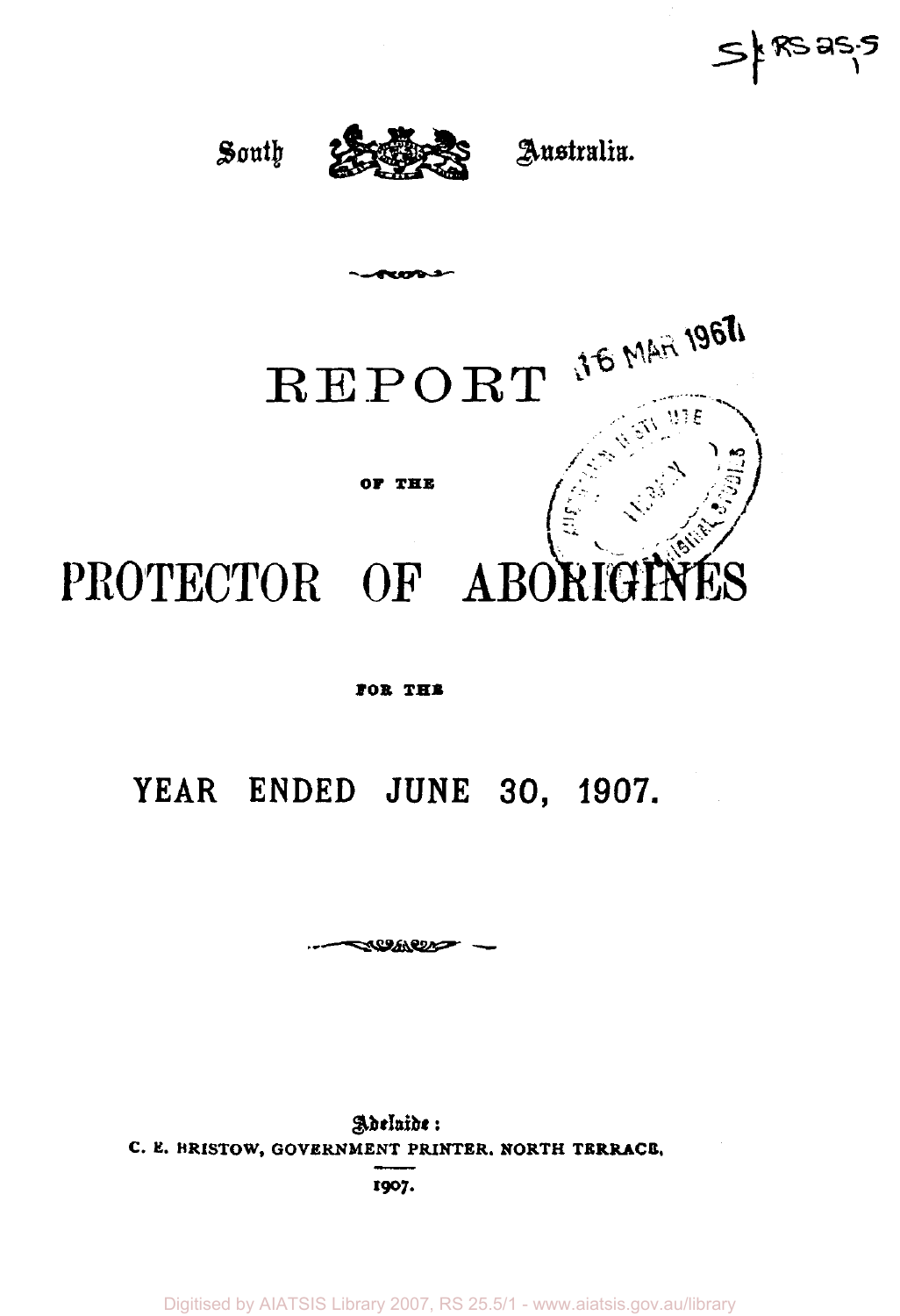# REPORT.

### Aborigines Office, Adelaide, September 19th, 1907.

I have the honor respectfully to submit for the information of the Hon. Commissioner of Public Works, &c.,the following report on the condition of the aborigines, together with the reports of the managers of the different mission stations, and also the usual financial statement, showing the expenditure of the sum voted by Parliament for the year ended June 30th, 1907.

According to the census of 1901 the aboriginal population of South Australia, exclusive of the Northern Territory, was—

|                                                                                                                                                                                                                                                                                                  | 3,386<br>502 |
|--------------------------------------------------------------------------------------------------------------------------------------------------------------------------------------------------------------------------------------------------------------------------------------------------|--------------|
|                                                                                                                                                                                                                                                                                                  |              |
| During the year there have been reported-<br>Blacks.                                                                                                                                                                                                                                             | Half-castes. |
|                                                                                                                                                                                                                                                                                                  | $\ldots$ 20  |
| $\mathbf{r}$ and $\mathbf{r}$ and $\mathbf{r}$ and $\mathbf{r}$ and $\mathbf{r}$ and $\mathbf{r}$ and $\mathbf{r}$ and $\mathbf{r}$ and $\mathbf{r}$ and $\mathbf{r}$ and $\mathbf{r}$ and $\mathbf{r}$ and $\mathbf{r}$ and $\mathbf{r}$ and $\mathbf{r}$ and $\mathbf{r}$ and $\mathbf{r}$ and |              |

The six years 1901-7 show a decrease recorded of 289 blacks, and an increase of 104 half-castes.

The general health and conduct of the natives have been fairly satisfactory; no special epidemic has appeared among them. Several deaths have been noted of very old aborigines, apparently over 80 years; and a woman, the head of the Kingston tribe, died lately whose age was said to be from 90 to 100 years by old European residents, who remembered her as a middle-aged woman when Kingston was first founded.

Arerage Number Number **Births.**  Name of Station. Deaths. **of of Children.**  Aborigines. 243 120 15 19 Point McLeay ........................ Point Pierce ............................ 159 72 9 3 Killalpanina (Kopperamanna) ........... 94 16 2 8 Koonibba, Denial Bay .................. 50 35 4 4 Manunka, River Murray 40 20 2 1 585 263 32 35 Totals ........................

MISSION STATIONS.

The financial returns from these stations for the year show-*£ s d.*  Voluntary contributions received  $\ldots \ldots \ldots \ldots$  1,537 Proceeds of produce raised 6.326 10 1

Wages paid to aborigines ,... , 1,509 10 3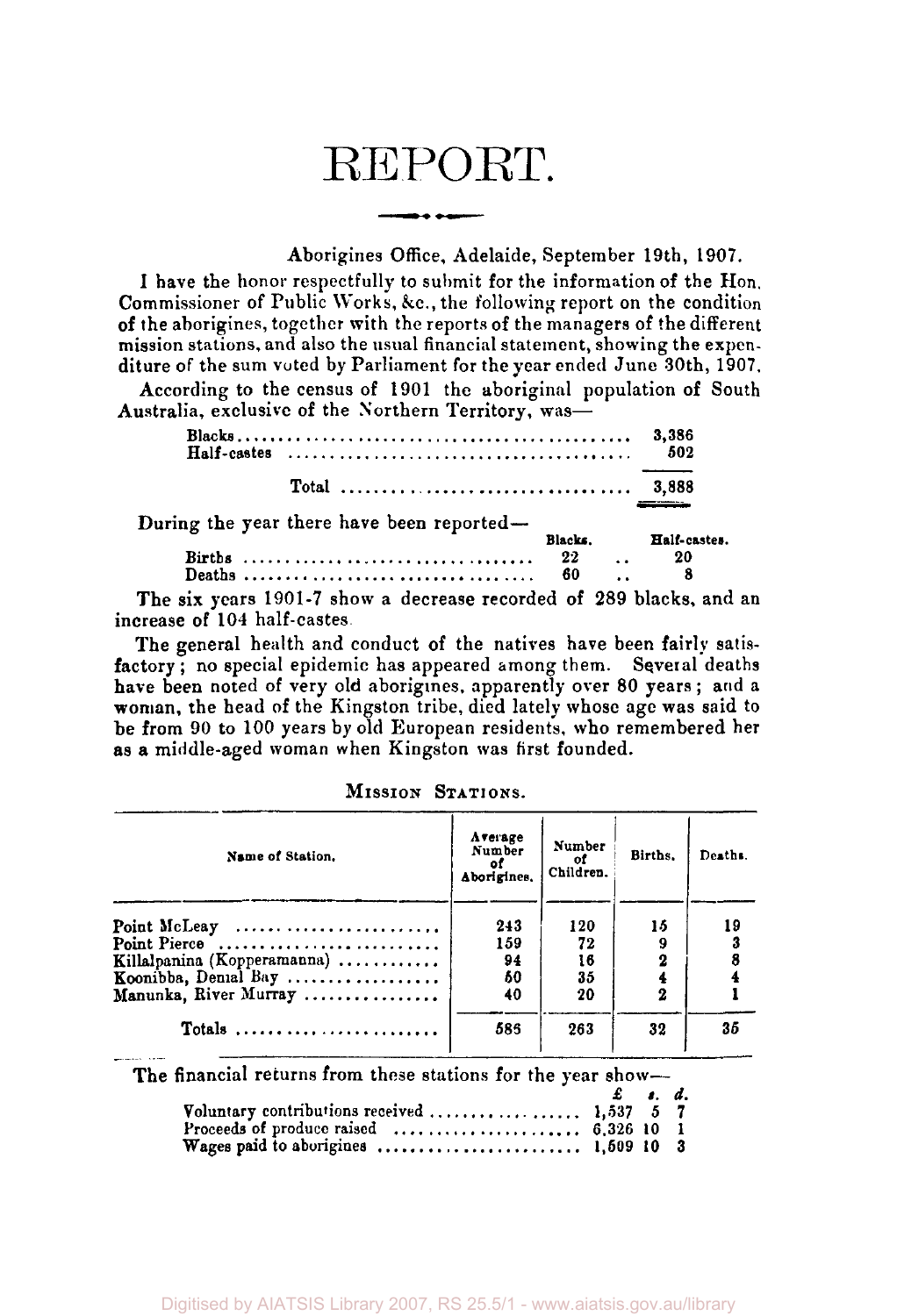The sale of the Narrung Estate for closer settlement, which surrounds the Point McLeay mission on the land side, will probably interfere to some extent with that institution. It will lose its isolated position. A new township in its vicinity will be formed, and perhaps a public-house will appear, tending to create a condition of things not favorable to mission work, and under such adverse circumstances very careful management will be necessary.

The question of firewood for a community of about 300 aborigines is also a serious one for consideration. Formerly the mission had the free run of Narrung Estate to remove as much fuel wood as it needed; now the mission has only a supply estimated to last about twelve months.

Referring to the promised introduction of the much-needed legislation on behalf of the aborigines, this is the only Australian State without an Aborigines Protection Act.

Six years ago this question came before Parliament, and was referred to a Committee of the Legislative Council, who, after examining 21 witnesses and taking 114 pages of evidence, recommended the introduction of a Bill with the following provisions : —

1. Issue of certificates to reputable persons, giving authority to employ aborigines or half-castes, and for prohibiting the illicit intercourse of such persons or their employes with female aborigines or half-castes whilst so employed.

2. For prohibiting removal of aborigines from their own district, unless stringent provisions are made for their return.

3. For increased powers to protectors of aborigines, enabling them, amongst other things, to prosecute offenders against the law.

4. To prohibit the sale of intoxicating liquor and opium to natives and half-castes, and to prevent Chinese and other sellers of such articles from harboring natives and half-castes.

5. For preventing the bartering of goods supplied by the Government to aborigines and half-castes.

6. For the further encouragement of bond fide mission stations.

7. For the exemption of certain aborigines and half-castes from the provisions of the Act.

A Draft Bill, including above recommendations, has been in preparation for some time, and it is hoped will soon be advanced a further stage.

## CRIMINAL RECORDS.

The number of aborigines charged with offences during the year was—

| $Total \dots \dots \dots \dots \dots \dots \dots \dots \quad 49$ |  |
|------------------------------------------------------------------|--|

resulting in 48 convictions, and in the case of murder a verdict of not guilty. Twelve white persons were convicted for supplying aborigines with intoxicating liquors.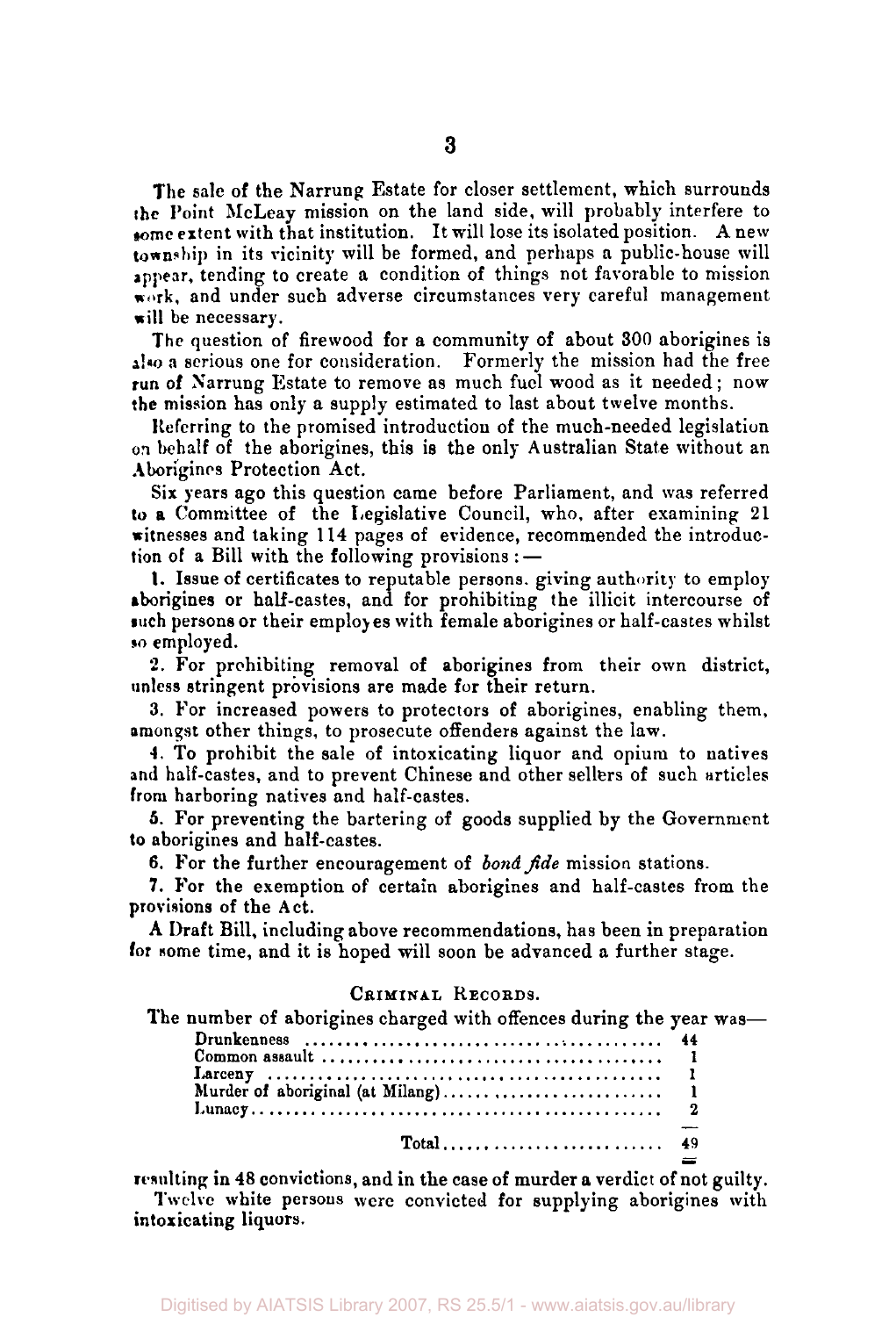Fifty-seven cases of sickness were admitted into the hospitals at Adelaide, Mount Gambier, Port Augusta, and Wallaroo, and received kind attention from the hospitals' staffs; 19 were cured, 23 relieved, and  $7$ died, while 8 remained *in statu quo.* 

Expenditure on aborigines by different States, 1906 :---

| State.                                   | <b>Estimated</b><br>Native Population. |                   | Expenditure.                          |                               |  |
|------------------------------------------|----------------------------------------|-------------------|---------------------------------------|-------------------------------|--|
|                                          |                                        |                   |                                       | $\mathbf{a} \cdot \mathbf{d}$ |  |
| South Australia (excepting N. Territory) | 3,745                                  | $4.210 \t 0 \t 0$ |                                       |                               |  |
| Queensland                               | 20,000 (approximate)                   | $9,086$ 15 0      |                                       |                               |  |
|                                          | 365                                    | 4.300             | $\bf{0}$                              | - 0                           |  |
| Western Australia                        | 30,000 (approximate)                   | 15,099            | $\begin{array}{cc} 0 & 0 \end{array}$ |                               |  |
| $\mathbf{New}$ South Wales               | 6.910                                  | 18.136            |                                       | $0\quad 0$                    |  |

The correspondence of this office during the year was—inwards, 945; outwards, 1,525.

The amount voted by Parliament for the year was £4,210. The expenditure was as under :—

|                                                           | £           | $\mathbf{a}$ | d.  |
|-----------------------------------------------------------|-------------|--------------|-----|
| Provisions for 41 depôts                                  | 1,167 18    |              | 6   |
| Blankets and clothing                                     | 631 13      |              | 8   |
| Transport charges                                         | 525 18      |              | 8   |
| Medical attendance and medicines                          | 138         | $\mathbf{1}$ | б   |
| Boats, fishing tackle, &c.                                | 81          | -16          | 0   |
| Petty and travelling expenses                             | 35          | 16 11        |     |
| Firewood for old, infirm, and sick                        | 7           |              | 50  |
| Burial charges                                            |             | 42 7 6       |     |
| Meals, sundry aboriginals travelling and prisoners        | 32          |              | 90  |
| Printing and stationery                                   | 10.         |              | 610 |
| O.S. postage stamps and telegrams                         | 24.         | $\mathbf{0}$ | - 0 |
| Telephone exchange                                        | 10.         | $\bf{0}$     | 0   |
| Law costs, defending aboriginal prisoners $\ldots \ldots$ | 21          | 14           | 0   |
| Adelaide Hospital - Annual contribution                   | 10          | $10-10$      | 0   |
| Clerical assistance, office of Sub-Protector, Far North   | 12          | 0            | 0   |
| Receiving, storing, and issuing stores at G.P.O. stores   | 20          | 0            | 0   |
| Protector of Aborigines                                   | 210         | 0            | o   |
| Grant-in-aid Aborigines' Friends' Association, Point      |             |              |     |
|                                                           | 1,000       | 0            | 0   |
| Total $\ldots$ ,,,,,,,,,,,,,,,,,,,,,,,,,,                 | £3,981 17 6 |              |     |

I have to acknowledge the valuable assistance rendered by the Police Department.

The administration of this office extends to the remote parts of the State, where the police are the only representatives of the Government. They have to be often called upon by different departments of the service for local information and reports, and, when considered in addition to their other multifarious duties, their willing help in looking after the interests of the aborigines deserves special commendation.

Reports are appended from the Sub-Protector, Far North, and the Point McLeay, Point Pierce, Killalpanina (Kopperamanna), and Koonibba mission stations.

E. L. HAMILTON, Acting Protector of Aborigines.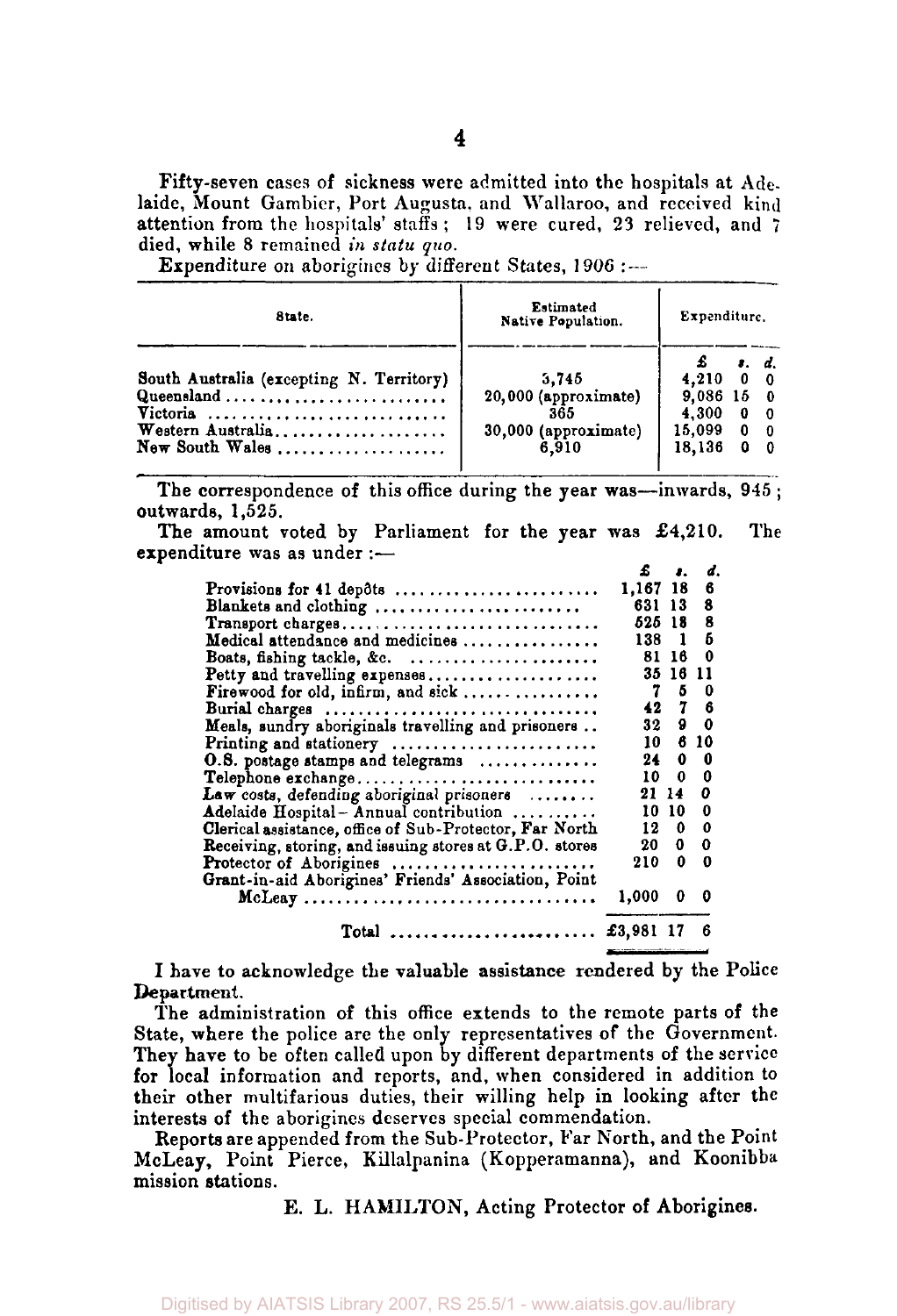#### FAR NORTHERN DISTRICT.

The Sub-Protector (Mr. Clode, Port Augusta) states—

I have the honor to submit my annual report on the general conduct and condition of the aborigines in the Far Northern Division for the year ended June 30th, 1907, and I have much pleasure in stating that their conduct on the whole has been fairly good, also their general health.

During the year I have inspected most of the depots in the settled districts, and from inquiries made from the constables in the outlying parts. I find that the aborigines are well cared for, and that the Government rations, &c, have been issued carefully and judiciously. With the present prospects of a good season in the North there should not be such » drain on the Government supplies during the coming year, as there should be plenty of work for the able-bodied and plenty of their natural food and game for those able and willing to hunt for it.

No complaints have reached me of any ill-treatment of the natives.

During the year six were charged with drunkenness, one for riotous conduct, one for larceny, two for indecent language, two for lunacy (one of whom was discharged and the other sent to the lunatic asylum).

Dr. Riddle has attended to a good many aboriginies at the Port Augusta Hospital for colds, consumption, &c. Both the doctor and nurses have been very kind to them.

### POINT McLEAY MISSION STATION.

Mr. A. Redman, superintendent, reports—

The average number of natives at the station during the past year has been 243. The total native population of the district is about 300, all of whom, more or less, come under my supervision.

During the year there have been—Births, 15; deaths, 19; marriages, 2. The health of the natives is now very satisfactory, very little sickness prevailing ; but, taking the year as a whole, the death rate has been high, but includes seven who died in the Adelaide Hospital, sent there from our mission and its surroundings.

Work has been fairly plentiful around the mission this year, and I am pleased to report more of our young men going out and seeking employment, and thus relieving the mission of a burden. We have used every effort in this direction, and have had no trouble with our young people in that respect, and the conduct of the natives generally has been good.

In farm work we have had a successful year, our products, wool, &c., bringing in higher returns than for many years previously ; and since the exchange of land with the Narrung Estate, we are placed in a better position as regards stock.

It is a pity the Government could not have seen their way clear to have given us more land at the cutting up of Narrung Estate for closer settlement, as with an increased area we would considerably help to make the mission self-supporting.

The live stock on the station consists of—Sheep, 1,771 ; horned cattle, 124; horses, 18.